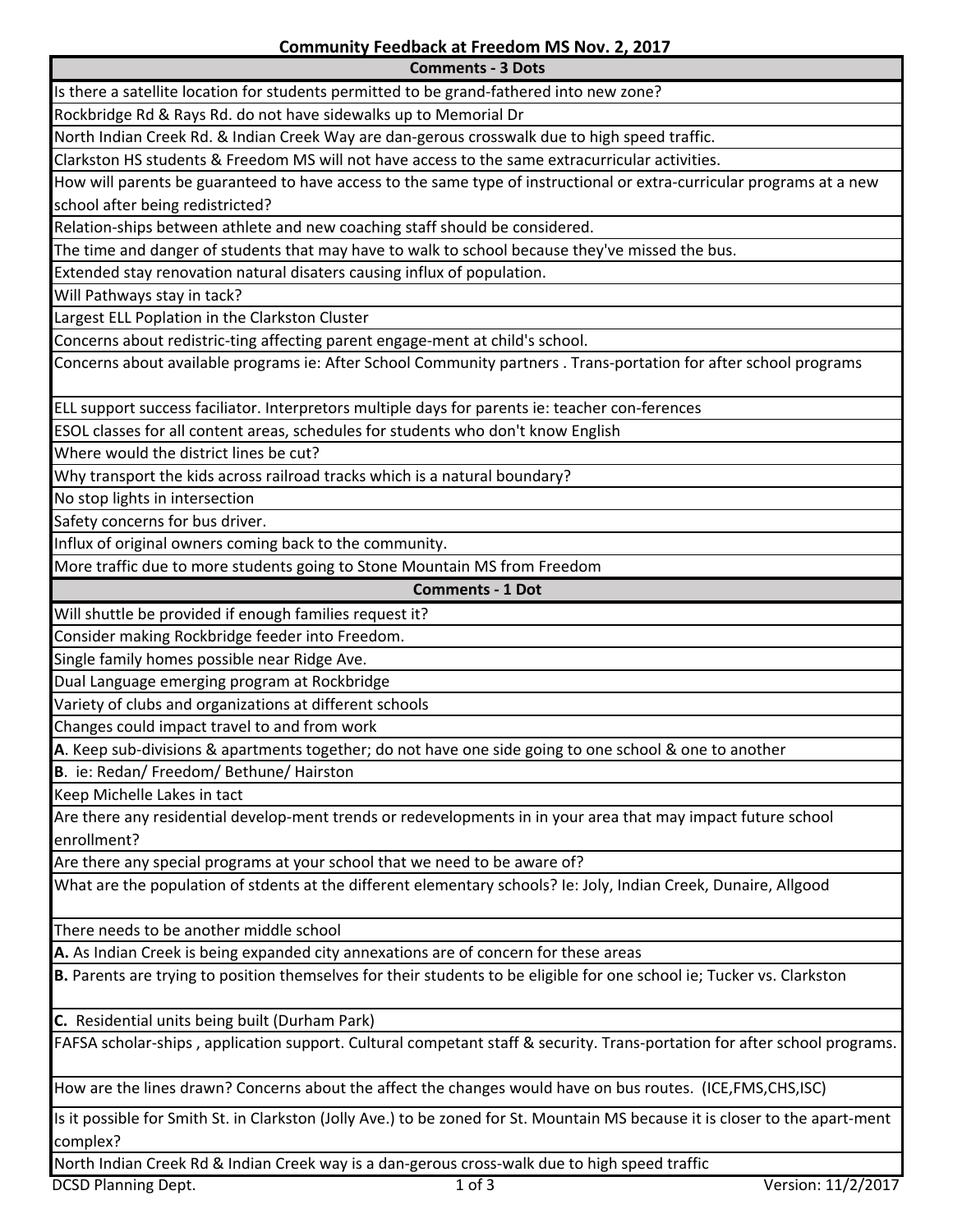**Comments - No Dot**

1200 students @ ICE & a large percentage walk to school Memorial College Ave. traffic concerns once plans are made

Rock-bridge French emerging program Freedom Robotics club.

Freedom ESOL program can it be duplicated

DHH @ Freedom will it be at Stone Mountain @ the same level

SID/PID program  $\omega$  Freedom will it be at the same level  $\omega$  Stone Mountain

Cross Country @ Clarkston will it be dupli-cated @ Stone Mountain

Can Upward Bound will it be duplicated @ Clarkston

The Culinary Arts program at Clarkston can't be duplicated

Re: Natural geographic barriers & home owners associa-tions, what neigh-borhood areas (e.g. sub-divisions, apartment complexes) should remain together and why?

What traffic concerns do you have that may impact the safe & timely transportation of students to & from schools?

Renovating formerly Colony-Golden Gate was completely closed

Watershed sewer/ water upgrade on Rockbridge Road

Mosque on left side of Rockbridge coming towards Freedom MS

Congestion on Hairston, Rock Bridge Road, Indian Creek

Travelling concerns from N. Indian Creek to Rockbridge School

Possible new develop-ment near Rockbridge Rd. Rays Rd. & Indian Creek (Not sure if it's a religious site or new residential subdi-vision?)

Schools foster community-how is that possible with this structure of redistric-ting

Safety/crime-How will you mitigate these issues that will arise by separating some of these safety nets or friends that look out for one another?

Will all the "after-school" programs be offended at all schools?

**Questions**

Will there be an increase in student support and teachers?

This will be a huge transportation issue!

Are you all thinking about the communities your'e serving?

More trauma from refugees.

Drop out rate will increase.

How do you plan to create parent support once you take kids out of the community.

When the current Rock-bridge students move in Jan '18 will other students (not currently enrolled)be allowed to transfer imme-diately? Or will they have to wait until 8/18?

How will this impact property values?

Move North Clarkston High students to Stone Mtn & allow Rockbridge ES to become part of Clarkston HS & adjust ES districts as needed

Concerns about safety when transorting kids to school for neighborhoods Lucille, Stone-haven, Pepper-wood, 1st, 2nd, 3rd etc. If the kids Stone Mtn ES were to change schools, this would be a problem & a safety issue.

My children attend Stone Mtn ES, there is a train track that runs through downtown Stone Mts. This acts as a natural barrier. Why should children have to cross these tracks every morning to get to school? There is also a great deal of traffic in downtown Stone Mtn, our ability to make a left turn out of our street is severly limited. It takes about 5-10 minutes to get out of our neighborhood.

Impact bus pick up time. Children will be on bus early. Consider feeding the over-crowded schools feeding into Freedom, to go into Rockbridge to balance out over crowdedness. Stone Mtn MS can relieve some of Freedom. STEM program.